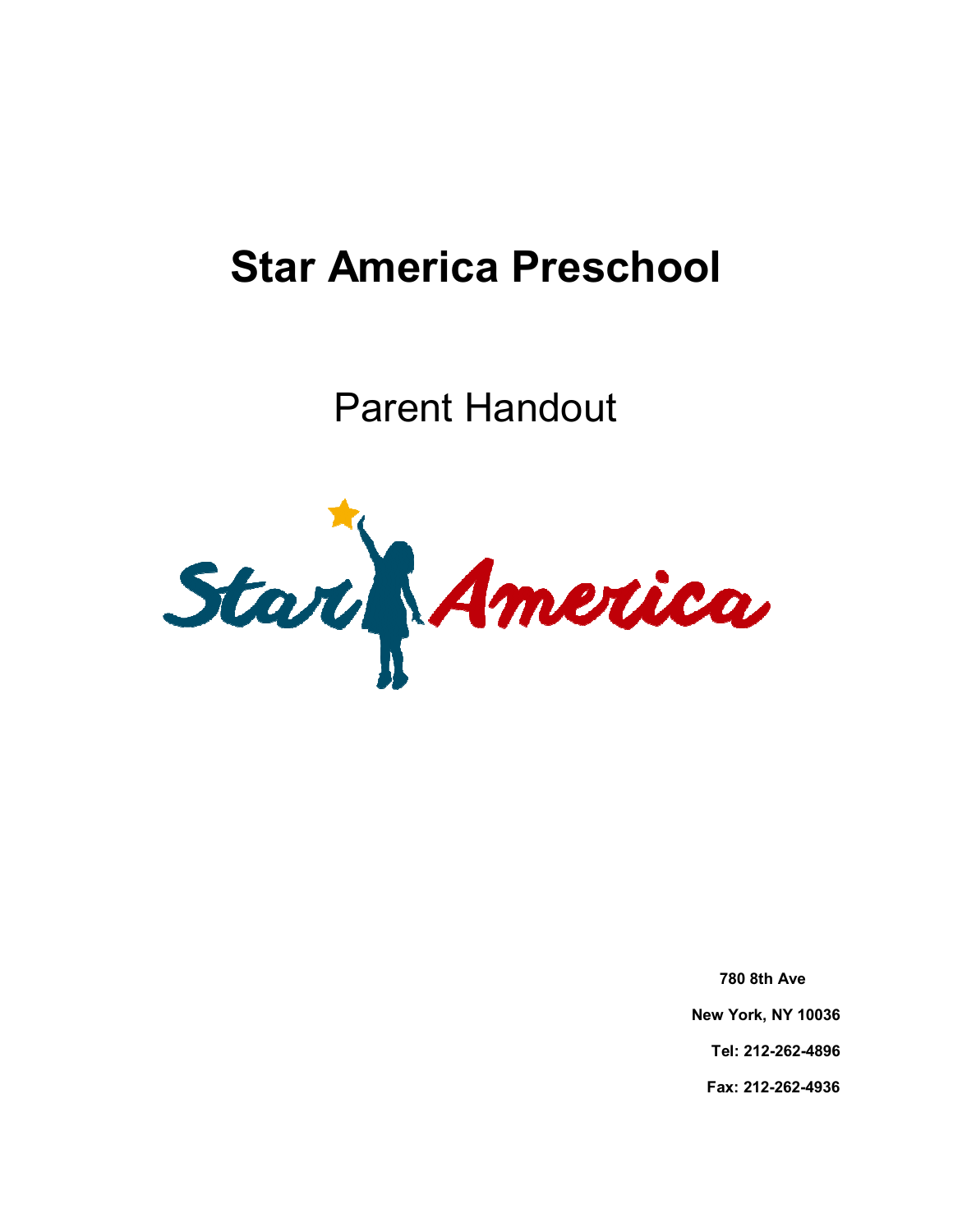

# **Table of Contents**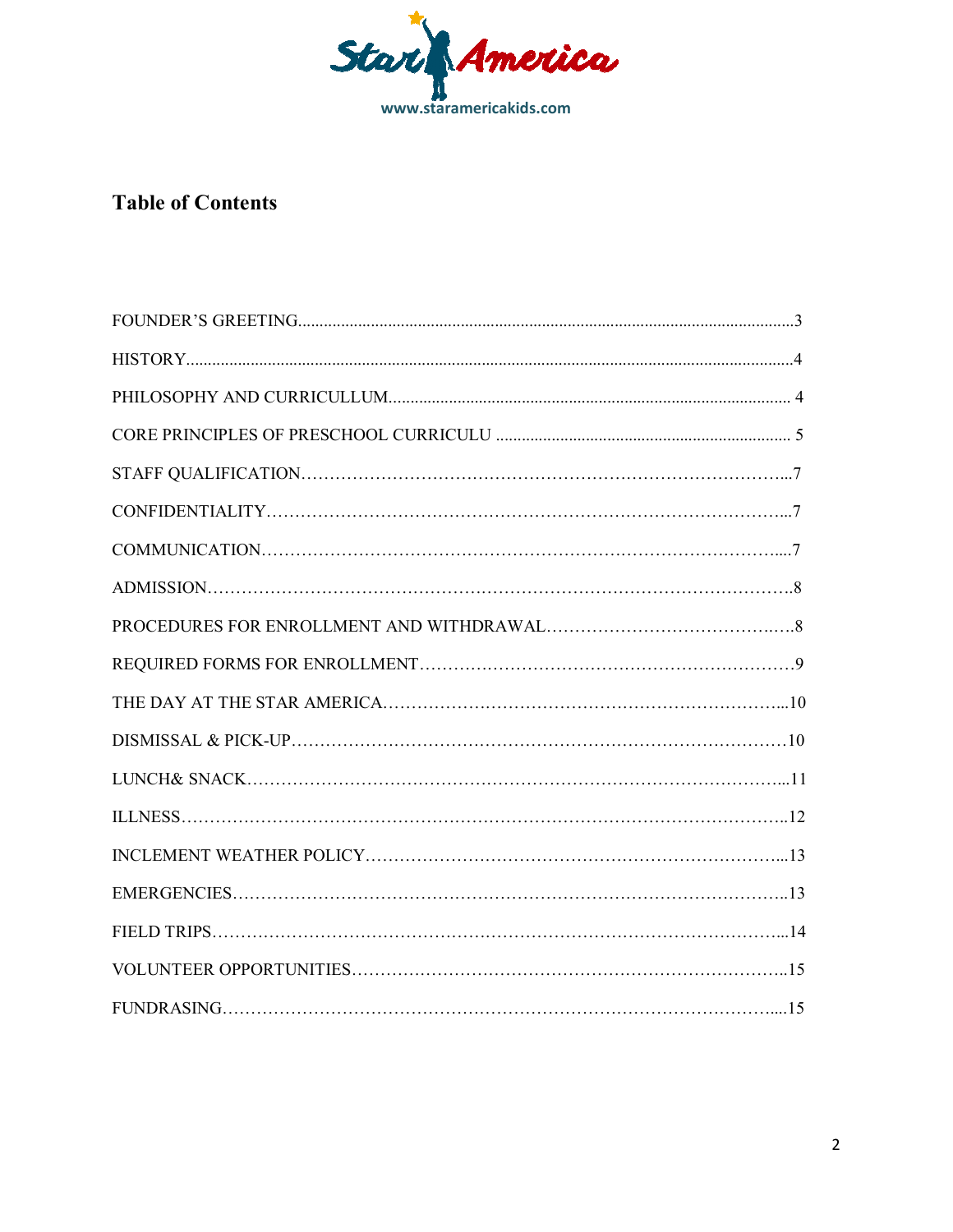

Dear Star America Family,

Welcome to Star America Preschool! Star America is a truly special educational community where your child will thrive and develop a love of learning. We are able to encourage individuality and independence in our children at the same time as we stress each child's responsibility and commitment to Star America. Our diversity builds a spirit of community that complements and reinforces the skills and experience of the faculty. Our beautiful learning environment provides a stimulating setting for learning: we count on everyone to maintain as well as appreciate it.

We expect our children to understand that hard work and respectful behavior are the foundation blocks for good scholarship and citizenship, and even our youngest students will become aware of their responsibilities to themselves and to their school. We look to you as partners in the dynamic and exciting process of educating young girls and boys and appreciate your support of our mission and core values. I look forward to another exciting year together as we cultivate the intellectual, emotional, social and physical development of your child/children.

Educationally yours,

Kevin Wong

President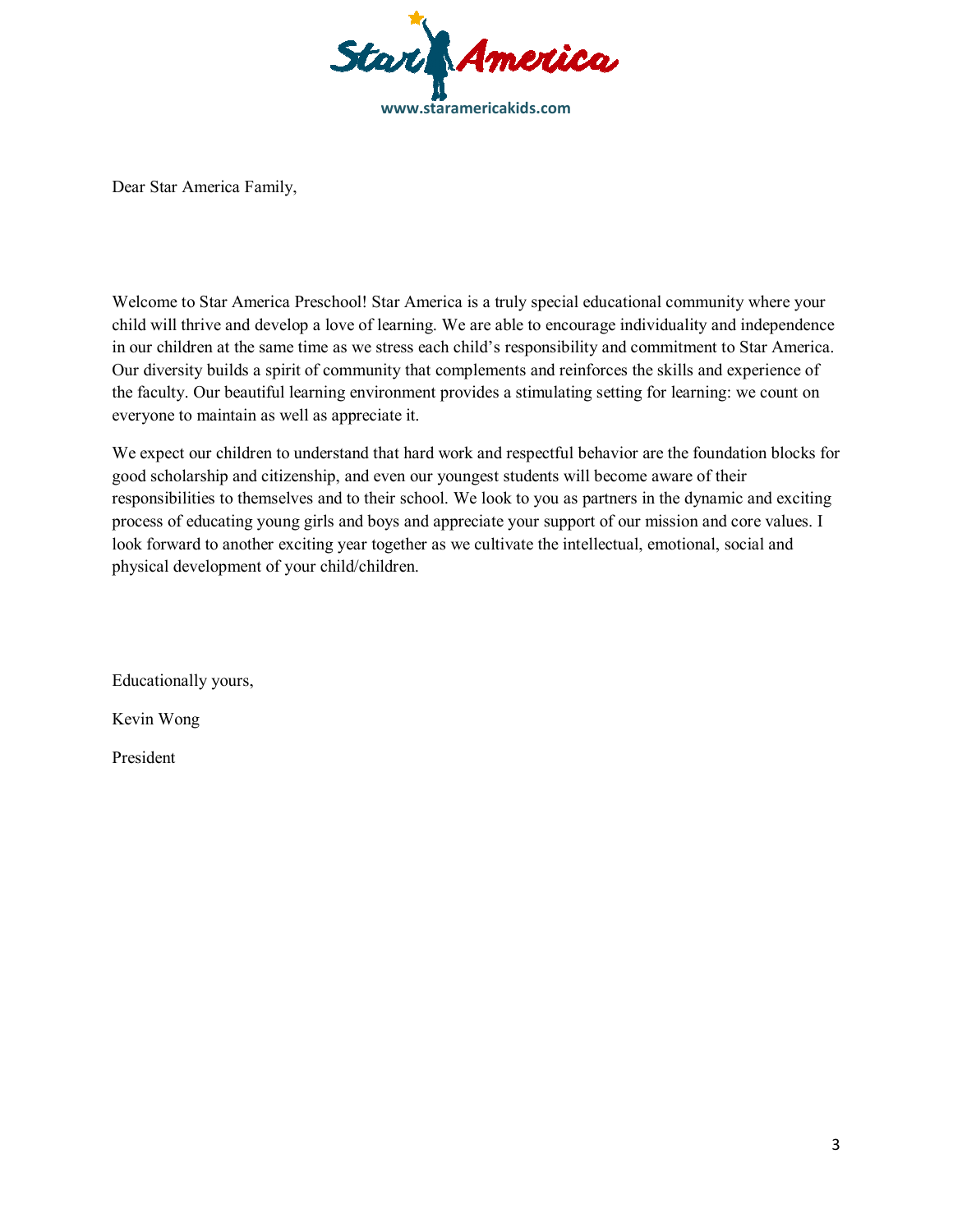

Welcome to the Star America preschool. We look forward to a rewarding year with you and your child. Please read this Handbook and save it to consult throughout the year, as it will answer many of your questions about the philosophy, policies, practices and procedures at the Star America preschool.

## **HISTORY**

 Star America preschool is the one of most professional children daycare center in New York City. Our 6 branches respectively located in Manhattan, Brooklyn and Queens. Our central is located on 8th Ave, Manhattan, where is next to the Time Square.

Established in 1992, Star America invested a great deal of effort goes into children's early education in our centers .We only have the most passionate, qualified and experienced staff who commit to ongoing professional development. Our teachers are also a big contributing factor to the popularity of our centers as they work tirelessly to ensure children to receive the best possible early childhood education.

# **PHILOSOPHY AND CURRICULUM**

We focus on each individual child and how she/he lives within our group setting. We believe in strong connections with each child's family and seek to create a partnership with you. While we provide a place for children where they can explore their interests and maximize their potential, these goals differ for each child at different times in his/her development. We strongly believe that each day in the child's life is important not just for the future, but for the here and now. The SA is a very special place for young children exploring their world. Those attending the program come from a wide variety of ethnic and cultural backgrounds. The mix of languages and customs provides rich and varied experiences for the children.

 We have a huge passion to bring the latest and the most advance education into our classroom because we believe all children should get the best start. We provide a rigorous 21st Century Learning with a strong emphasis on science, technology, engineering, the arts and math (STEAM) to build their strong 4C(Creativity, Critical Thinking, Collaboration, Communication) skills. Our curriculum are deeply influenced by Howard Gardner's Multiple Intelligences theory that we firmly believe children have equal potentials in 8 intelligent domains(Linguistic, Logical-mathematical, Spatial, intelligence, Bodily-Kinesthetic, Musical , Interpersonal, Intrapersonal, Naturalist). We implement Thinking Routine which from Harvard University Project Zero in our classroom as well as create various activities to help children to See, Think and Wonder during and after each activity. Through documenting their reflection and assessment, we dedicatedly find out and nurture their prominent intelligences.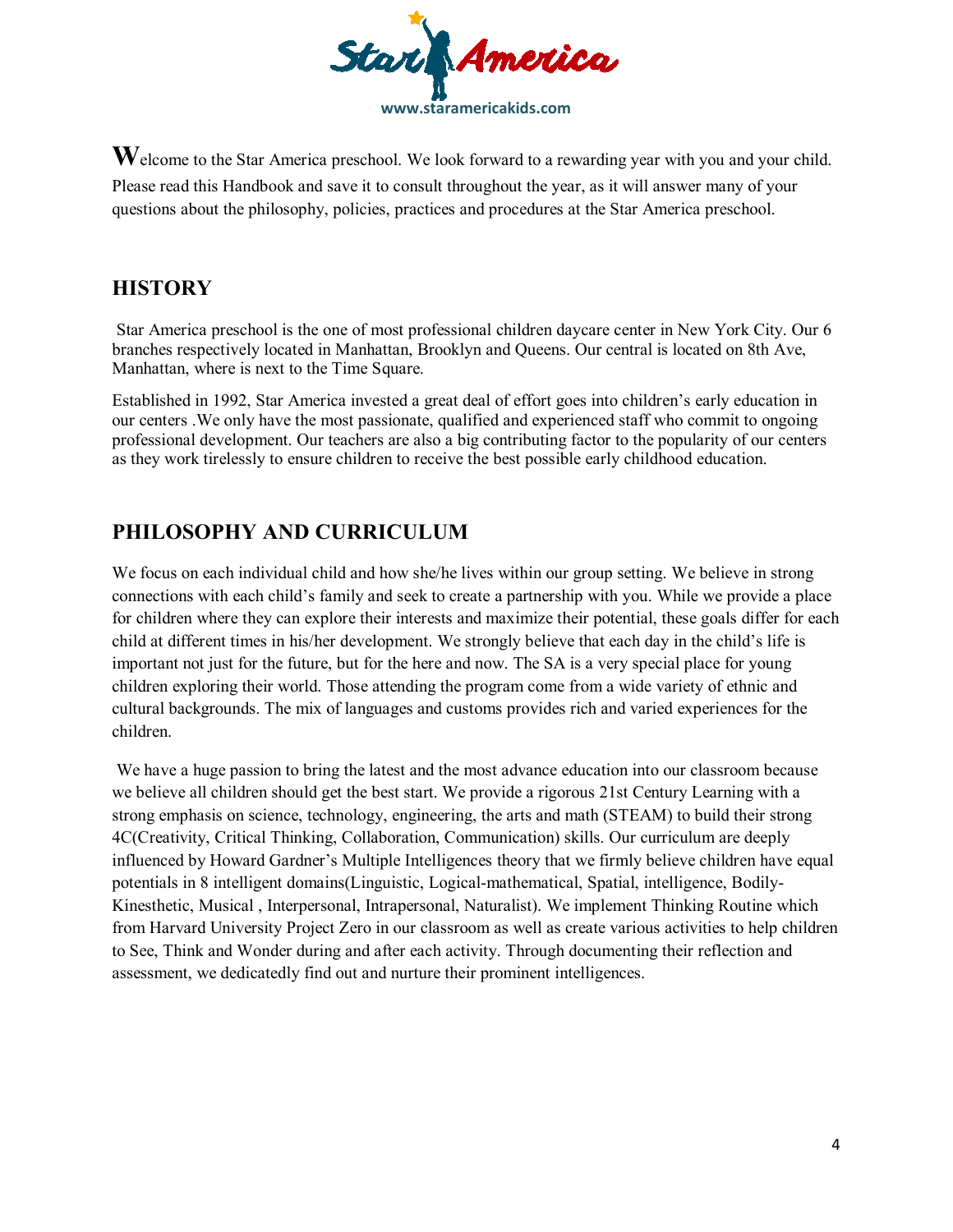

### **THE DEVELOPMENTAL INTERACTION APPROACH, REGGIO EMILIA APPROACH, EMERGENT CURRICULUM APPROACH**

The core educational philosophy that guides our program is the "Developmental Interaction" approach. "Developmental" refers to our belief that children learn best when they are ready for new experiences. When a child is fully able to experience each stage of development in the social, physical, emotional and cognitive realms, she will then be prepared to move on to new experiences and learn new skills. Each stage is an essential building block in the growth of a child.

"Interaction" refers to the idea that experiences lead to learning when they occur in a socially and physically responsive environment. A carefully planned environment encourages safe, spontaneous, hands-on exploration and supports the development of curiosity, problem-solving, physical development and social growth. Young children learn best when they have many opportunities for interaction with the people and materials in their world. We strive to create an atmosphere that nurtures self-esteem through positive relationships with others along with respect and acknowledgment of each child's individuality and competence. The SA also embraces elements of the Reggio Emilia approach, which views the child as highly capable and filled with the potential to "co-construct their knowledge" along with highly observant, responsive teachers; children and teachers learn together. Emergent, thematic, project-based curriculum is the cornerstone of the Reggio approach. Mediums such as clay, wire, colored pencil and recycled materials are the means through which children express what they have come to know. Additionally, observational drawings are key in training the child to see carefully and to transcribe that seeing. The process of learning is made visible to children and parents alike through "documentation", which may include drawings, photos and the children's or teacher's descriptions of various aspects of a project.

# **CORE PRINCIPLES OF PRESCHOOL CURRICULUM**

A program of integrated, exploratory activities meets the developmental needs of each Preschool child. Because young children learn through rich and varied play, an important time of the day is activity/freeplay time, when each child chooses from areas such as blocks, dramatic play, art, books, manipulative materials, drawing/writing center, water/sand play and group activities such as cooking or planting. Each group has an active play period on the playground as well as several group times for story, snack, music and movement and discussions. Special teachers join us twice per week for music and creative movement. The two oldest groups have art in small groups with a specialist teacher once per week.

The curriculum for preschoolers is centered on supporting children's social, emotional, physical, language and cognitive development. Some key elements and examples are listed below:

Social/emotional development:

- Build strong, trusting relationships between children, parents and teachers
- Provide a physically and emotionally safe and responsive environment
- Support children in positive problem solving/conflict resolution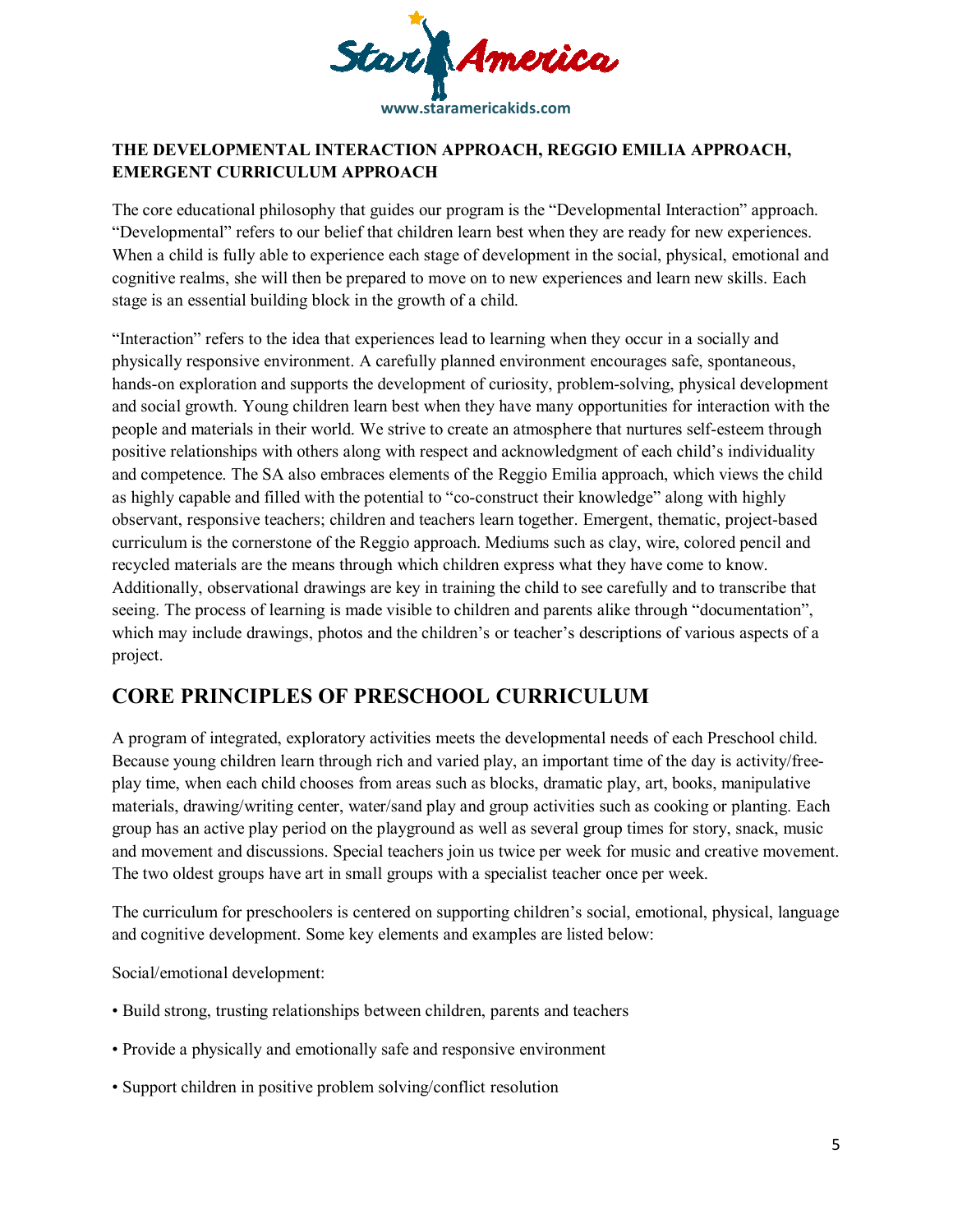

- Support greater independence, responsibility and choice
- Implement daily routines to give children a sense of predictability and security
- Acknowledge and label children's feelings

### **Physical development:**

- Provide abundant opportunities for gross motor play and exploration, both indoor and outdoor
- Provide a variety of activities and materials to challenge and strengthen fine motor skills
- Challenge children with physical problem-solving activities during Music and Movement classes

#### **Language development:**

- Increase children's vocabulary through stories, songs, thematic studies, group discussions
- Provide opportunities to play with language through rhyming, word games and stories

### **Cognitive development:**

 $\Box$  Support curriculum based on children's interests, current developmental issues and naturally occurring phenomena

 $\Box$  Build on children's natural creativity, curiosity, wonder and delight in problem-solving, using symbols and thinking more abstractly

 $\Box$  Plan for enriching science, social studies, math and literacy activities

 $\Box$  Science: utilize scientific method, garden program, life cycle, simple machines, weather, cooking, class pets

 $\Box$  Social studies: All About Me, family curriculum, visiting other classrooms or offices, community tours

 $\Box$  Math: sequencing, categorizing, patterning, graphing, voting, counting songs, number puzzles, geoboards, Unifix cubes, working with blocks, calendar

 $\Box$ Literacy (which includes speaking, listening, writing, reading): reading fiction and non-fiction books, letter puzzles, tracing, storytelling, sharing at meeting time, drawing/painting, making individual and group books, taking dictation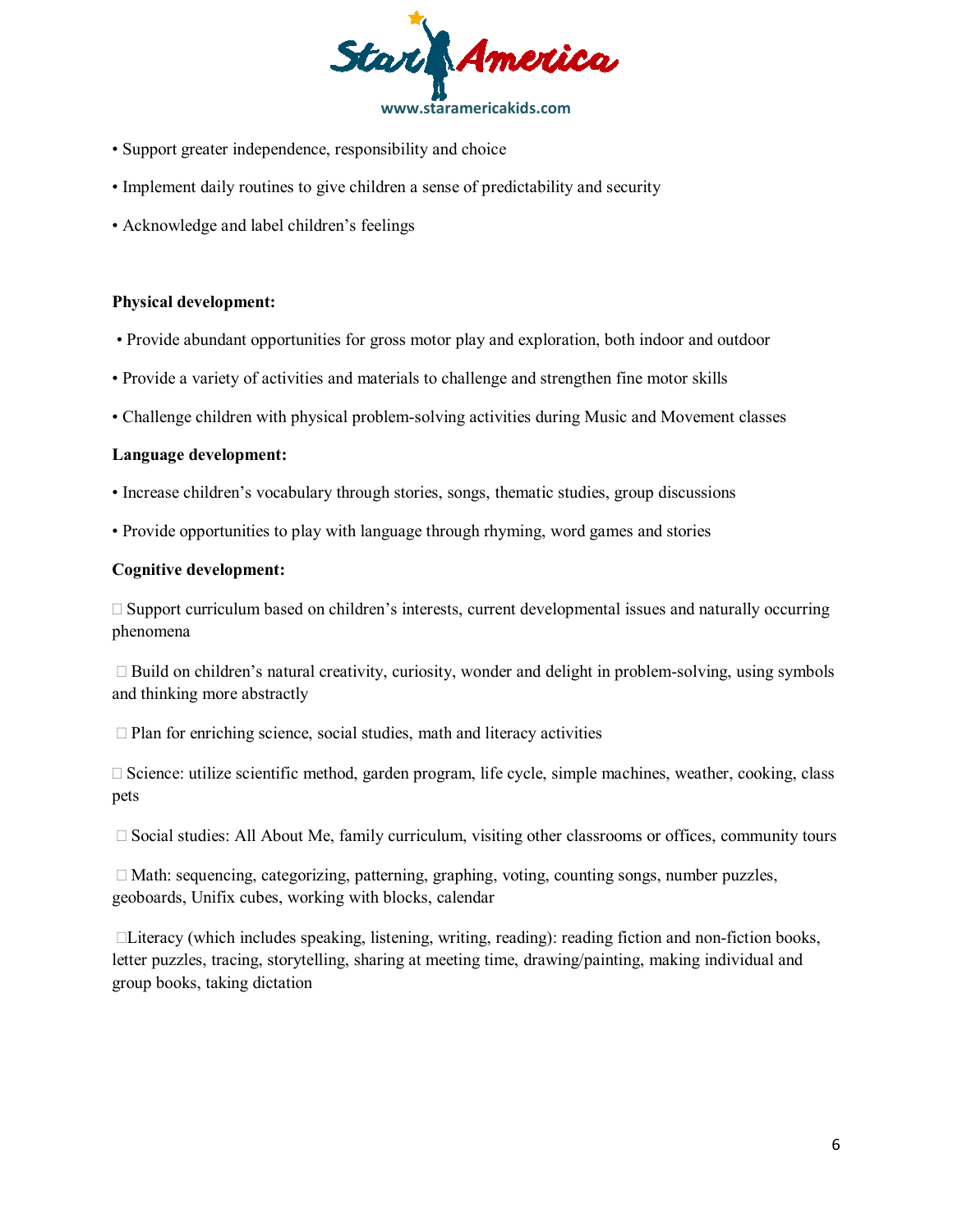

Examples of emergent, thematic curriculum in Preschool:

| $\Box$ The seasons – fall, winter, spring, summer | $\Box$ Solar system         |
|---------------------------------------------------|-----------------------------|
| $\Box$ Insects                                    | $\Box$ Light and dark       |
| $\Box$ Patterns                                   | $\Box$ Travel and geography |
| $\Box$ Art, Artists and Illustrators: Pollack,    | $\Box$ Cultural traditions  |
| Picasso, Pointillism, Eric Carle                  | $\Box$ Transportation       |
| $\Box$ Rhyming & Poetry                           | $\Box$ Ice, water, steam    |
| $\Box$ Five senses / the human body               | Weaving and sewing          |

## **STAFF QUALIFICATION**

All SA teachers meet or exceed the New York State Department of Education (MSDE) licensing requirements. All of the lead teachers hold a four-year college degree and have completed required basic coursework in early childhood education. Some teachers hold a master's degree. Every year, the director, teachers, and assistant teachers must complete a required number of continued training hours. All of the staffs have experience working with young children in a supervised program. In addition, our staff members truly love and understand child development and our play-based philosophy

## **CONFIDENTIALITY**

Confidentiality plays a vital role in promoting respect for every individual and fostering a strong community. SA takes confidentiality very seriously and makes every effort to protect each family's privacy. Communications among staff and parents about children should be kept confidential at all times. SA recommends that conversations about a child, behavior, or incident should be conducted in private, away from the child and other members of the SA community. Discussions in the hallways should be kept to a minimum. If a parent has a question or concern, we suggest that this parent first contact the teacher via email or in person to arrange a time to discuss.

## **COMMUNICATION**

Classroom Information:

• Monthly newsletters and weekly recaps from each class are sent via email to parents.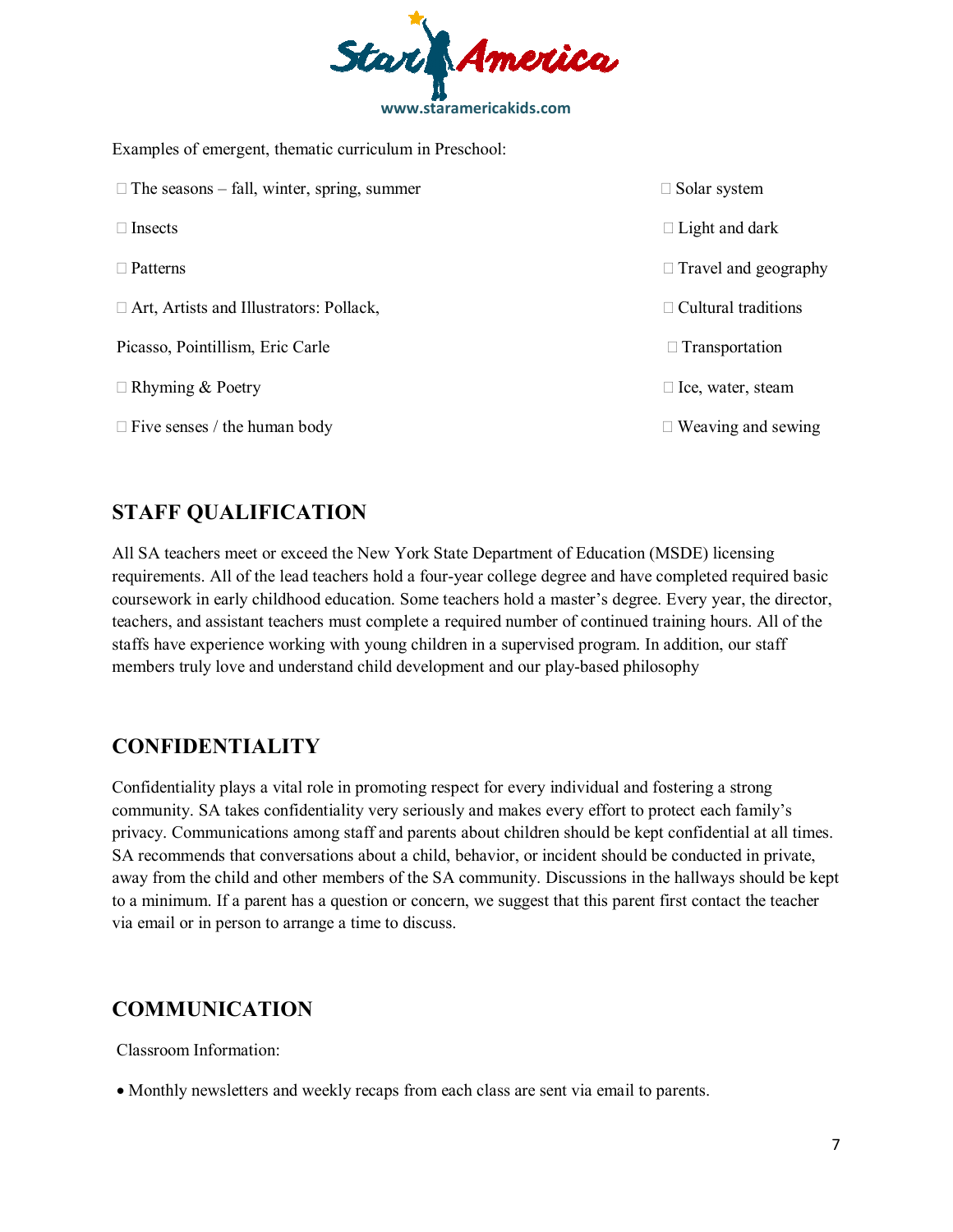

• Each teacher will place a note outside the classroom at the end of each school day so that parents will know what activities were included in the day.

• Weekly lesson plans are posted in the classroom.

• For information about bringing food for birthday and classroom parties, please make sure to review the "Food at SA" policy. In accordance with our Class Party and Birthday policy, only store-bought foods can be served, and the food provided must be preceded by a completed list of ingredients and food label notifications, submitted to the teacher at least 2 class days before the food is served. Food must adhere to our nutfree policy

• Please be sure to check the contents of your child's backpack each night so that you can find important notes, art projects, and so forth.

• Artwork from different classes will rotate on the hallway bulletin boards throughout the year.

Please see the "Emergencies" section of the handbook and our Emergency about how communications will occur during a school-wide emergency.

### **ADMISSION**

 SA admits students of any race, color, and national and ethnic origin. There is no entrance exam. If parents have any major educational, social, or developmental concerns about their child entering SA, parents need to discuss these concerns with the director before the child's first day of class. It is important that a positive and appropriate learning environment be established for each child. In an effort to create the best fit for your child and family, SA reserves the right to place children in classes by age, gender, and developmental level. SA does not discriminate in administration of its educational and admission policies.

### **PROCEDURES FOR ENROLLMENT AND WITHDRAWAL**

### **Enrollment:**

- Registration for enrollment begins in February.
- Enrollment priority is given to current students, their siblings, and alumni families.
- When registration takes place, applications are taken on a first-come, first-served basis.

• Class placement is made on the basis of age and gender (in order to maintain a reasonable balance of boys and girls in each class).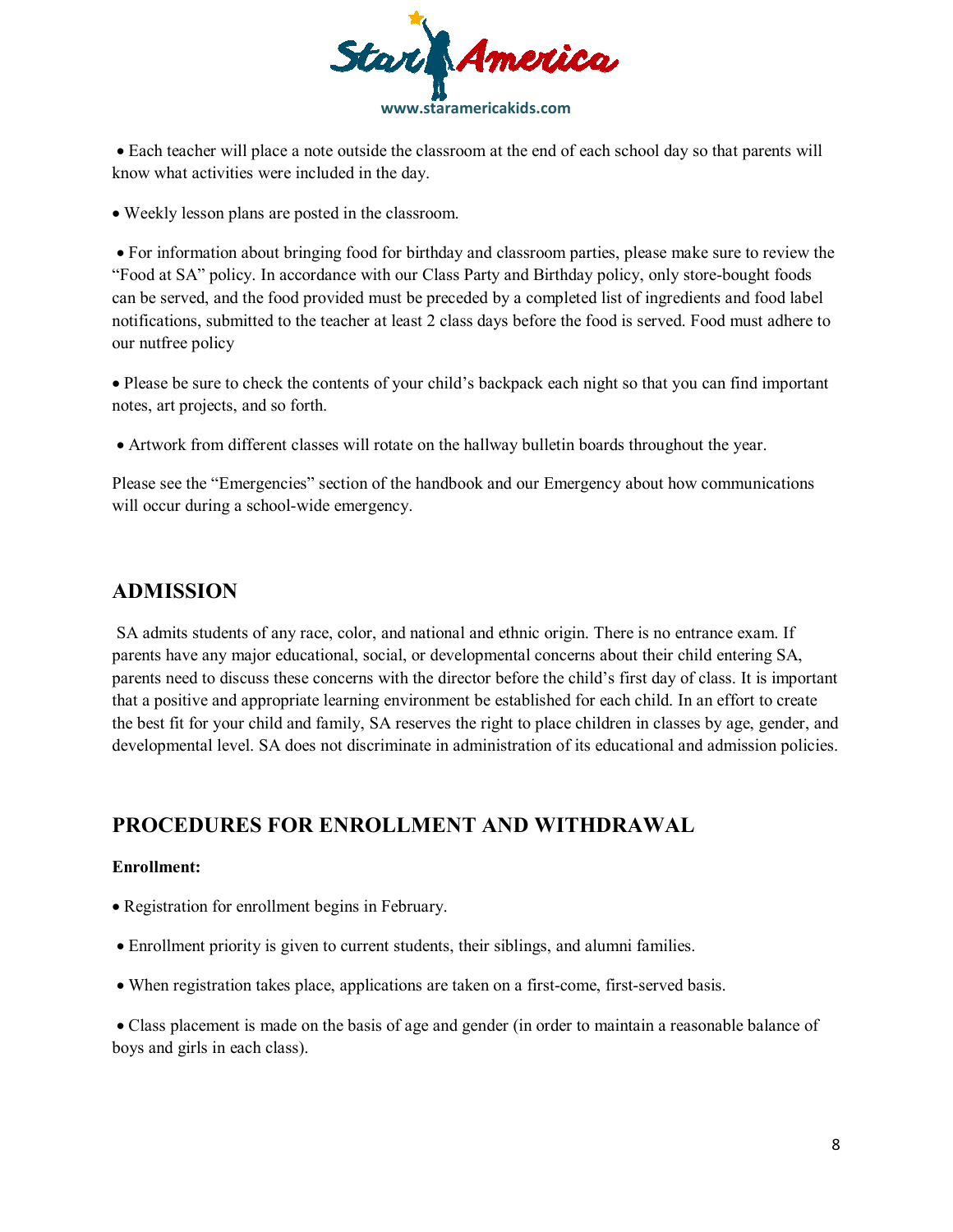

• There is a supply fee for each child that is due by August 1. All applicants, regardless of entry date, will be charged the full fee for supplies.

### **Withdrawal:**

• Written notice must be provided to SA at least 30 days prior to withdrawal.

• During the summer, you must notify SA by July 1 in order to be excused from paying September's tuition on August 1.

- If a child is withdrawn, there will be no refund after monthly tuition has been paid.
- The registration fee and June's advance tuition are not refundable.

• If written notification is less than 30 days, the family is responsible for tuition 30 days after the written notification.

**PLEASE NOTE:** On occasion, a program is not an optimal fit for a child or family. SA is a school that will make every effort to work collaboratively with families to resolve any challenges that arise. Additional resources may need to be used to support a child's success in the school environment. If, after all reasonable efforts are exhausted, and a problem cannot be resolved, SA reserves the right to dismiss a child from the program.

# **REQUIRED FORMS FOR ENROLLMENT**

These forms must be on file before a child attends class.

- 1. Health Inventory
- 2. Emergency Form
- 3. Emergency Preparedness Form
- 4. SA Parent Signature Page
- 5. Enrollment Agreement
- 6. Child Questionnaire
- 7. Cultural Diversity Questionnaire
- 8. Parent Interest Survey
- 9. Medication Authorization Form (if applicable)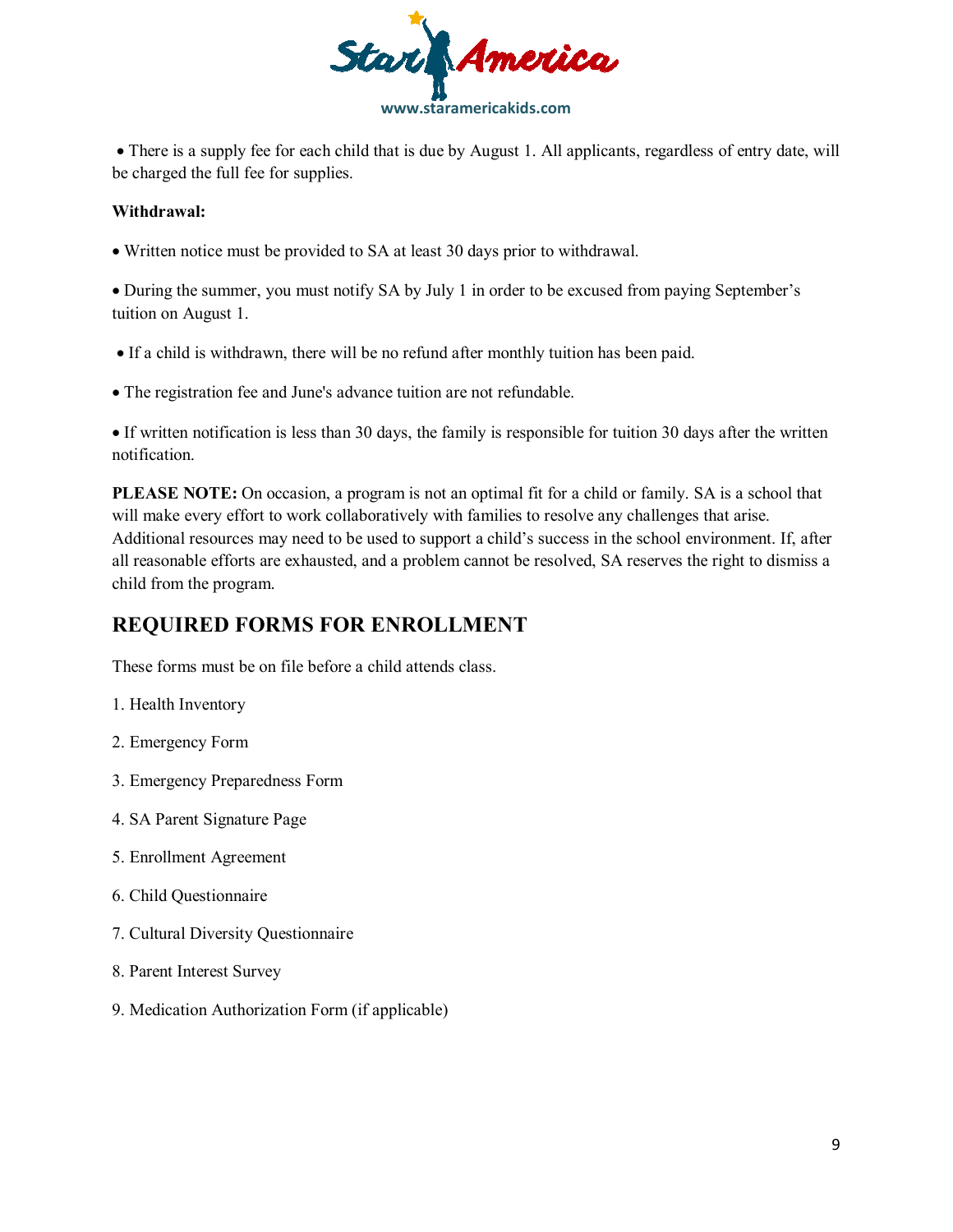

# **THE DAY AT THE STAR AMERICA**

The day begins at 8:30 a.m. at the SA with parents bringing their children to their rooms or to the Big Kids' Playground (Blue and Gold Rooms). It is important that you arrive on time as activities begin promptly at 8:30 AM. Children should arrive no later than 9:00 a.m. We can have a difficult time assimilating into the group and miss a good portion of the morning activity.

Each group has a regular daily schedule of activities which alternate between more and less teacherdirected ones. There are times when the children function as a group: story time, music, movement, snack time and there are times when the children make their own choices: activity/free-play period, outside playtime. Some of the activities among which the children can choose include art, block building, puzzles, dramatic play, water play and cooking.

The teachers are aware of each child throughout the day and how each child's day flows. The teachers give children plenty of opportunities to figure things out for themselves whenever it is constructive to do so, becoming more actively involved when it seems appropriate. We are helping the child learn to exert control over him or herself and to solve his or her own problems. This applies to social skills as well as to cognitive and physical ones. Children feel good when they know they have some control over themselves and their environment.

At the SA, the environment includes inviting, creative classrooms. In the classroom, teachers help the children discover changes and occurrences happening around them: the seasons, nature, animals, friendship, families, themselves and more through art materials, books and activities. Children are supported to see more fully, to ask questions and to guess at the answers. In the play space, they create their own worlds in and around the climbing structures.

The SA Children's Garden is an on-going way for children to experience the rhythms of nature and the life cycle through planting seeds, tending plants, harvesting and preparing fruits and vegetables, exploring the many insects and worms that live above and below ground and turning the soil to prepare it for the next season. Time in the garden is extended by cooking projects using harvested vegetables, reading books and making drawings of what is observed there.

# **DISMISSAL & PICK-UP**

• Attendance sign-out: Upon arrival, please record time and initials on your classroom attendance sheet.

• It is important that all children be picked up on time. Our staff members have responsibilities both before and after class sessions, so it is important that parents be mindful of dismissal times in order for our school day to go smoothly. It is also upsetting to your child when he or she is unexpectedly the last person in the class to be picked up.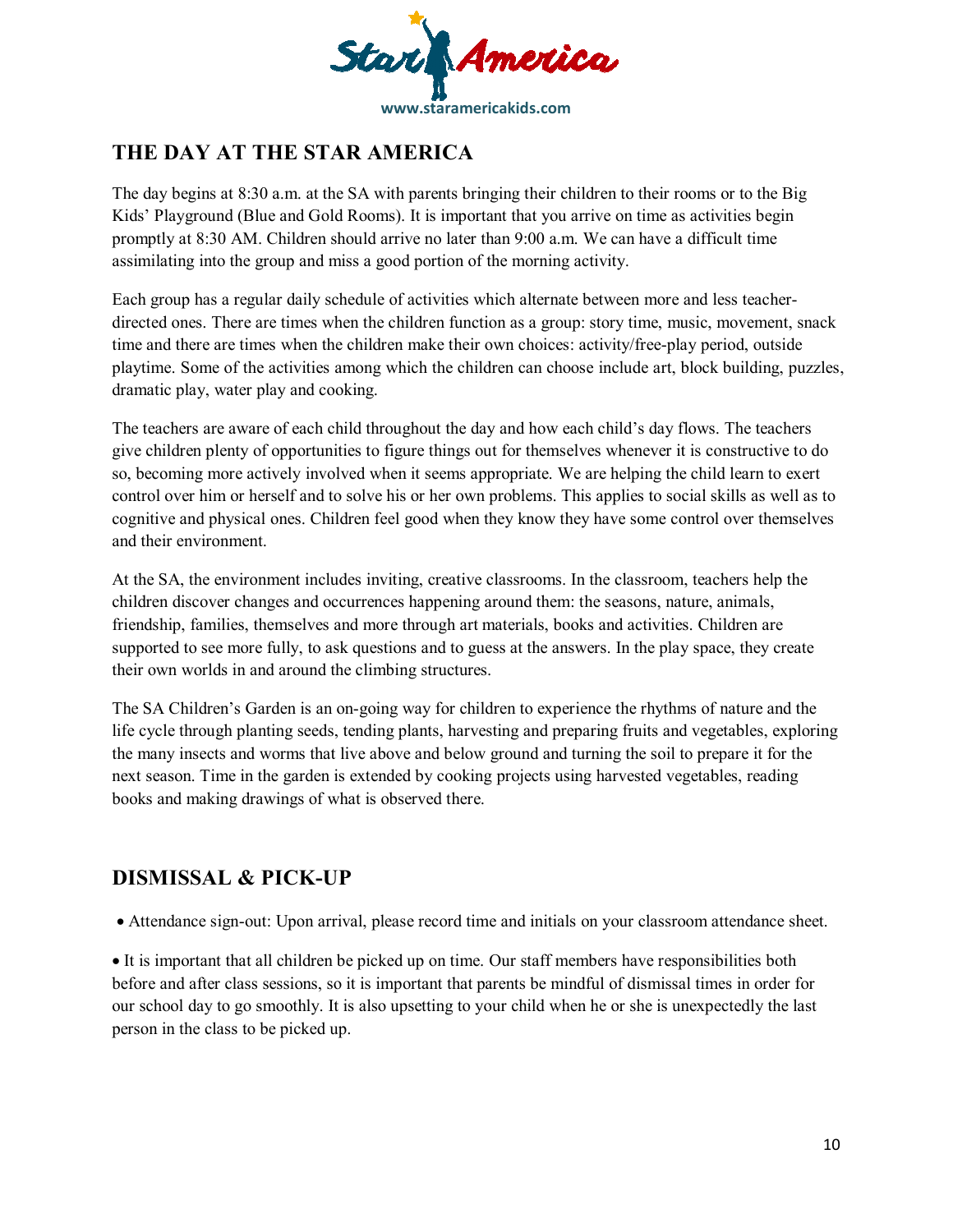

• Late pick-up: Please keep SA's phone number, (212)-262-4896, programmed in your cell phone in case you are running late so that the teacher can let your child know that you are on your way. If you are late picking up your child, you will be charged a dollar a minute. Payment will be due upon arrival to office.

• Early pick-up: Be sure to follow the regular attendance sheet sign-out procedures—time and initials on class attendance sheet.

### **Authorized pick-up:**

• Anytime someone other than the typical pick-up person picks up your child, please let your teacher know.

• If your child is to be picked up by someone other than a parent or the "persons authorized to pick up child" (listed on your child's Emergency Form), you must provide written notification via note or email (email to Nikki.tang@staramericakids.com only please) to SA in each instance. Give the person's full name and related information.

# **LUNCH& SNACK**

### **\*SA provides meals are catered in from catering companies who follows the DOH guidelines and nutrition for young children.**

### **\* Children in SA bring their lunches and a fresh snack for the afternoon. See Food policy.**

Each group has a rest time after lunch. Teachers promote rest time in a variety of ways: turning off the lights, reading to children, playing quiet music or story tapes. According to New York City Department of Health regulations, the SA is required to have each child rest for at least one hour every day. Children are not required to sleep but are expected to stay on their cots or mats and use quiet voices when speaking so as not to disturb those who do sleep. We have found that the children who stay for the Full Day program often sleep and have a more productive afternoon when they do.

Parents supply sheets and blankets for rest time. They will be sent home weekly to be laundered. After rest time the children may have an activity or story time before some leave at 2:30 p.m. Children staying for the full day have an activity time, playground time and snack in the afternoon.

Being able to handle one's bodily functions is an important learning experience. Children who have learned to use the toilet on their own will be encouraged to continue to do so. If children are using diapers, parents are required to send diapers and wipes to school clearly marked with their child's name. We do not recommend "pull-ups" for daytime use as children generally respond to them as they would a diaper. Please work with your child's teacher when you feel your child is ready to start the process. A planned,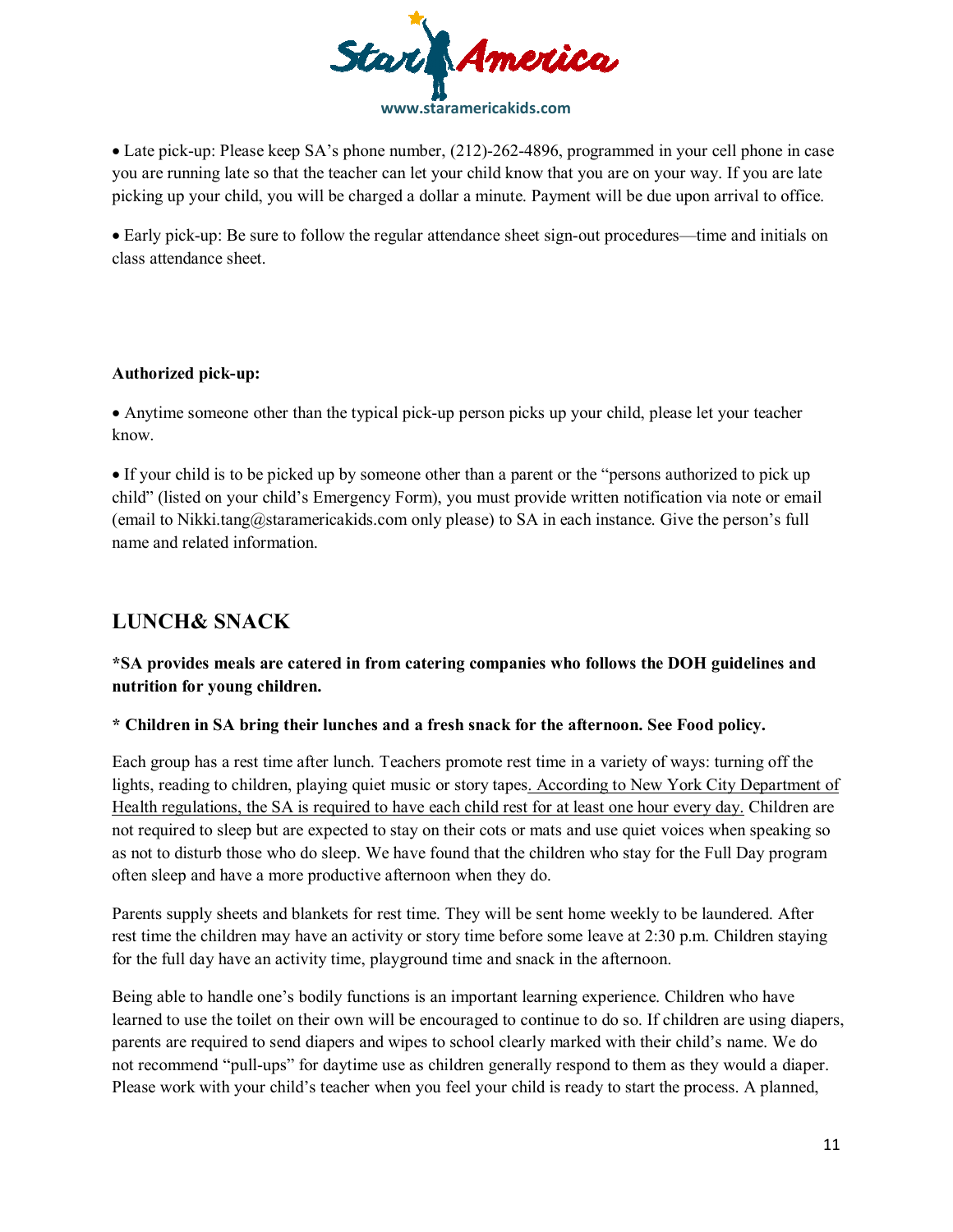

collaborative effort is supportive of your child in toilet learning. Your child's teacher can be a source of information and guidance in the toilet learning process.

# **ILLNESS**

• Germs spread quickly in a preschool environment. All children and staff stay healthier when sick persons stay at home. Common sense must prevail in the case of colds, which can range from a mild case of sniffles to a full-blown sinus infection or deep cough.

• We use the EMERGENCY FORM to contact parents or another designated adult if your child develops symptoms of illness while in class. We will isolate your child in a comfortable, supervised place until he/she can be picked up.

• If one or more of the following symptoms is present in your child, we will call you to pick up your child from preschool:

o temperature higher than 100°F

o loss of appetite

- o nausea or vomiting
- o red, pink, or crusted eyes
- o stomach ache
- o earache
- o diarrhea
- o rash/infection of skin
- o pale or flushed face
- o headache
- o thick or greenish mucus from nose
- o cough
- o loss of energy/decrease in activity/falling asleep

o sore throat

### **IF YOUR CHILD IS NOT WELL ENOUGH TO PARTICPATE IN ALL ASPECTS OF THE DAILY SCHEDULE, PLEASE KEEP YOUR CHILD AT HOME.**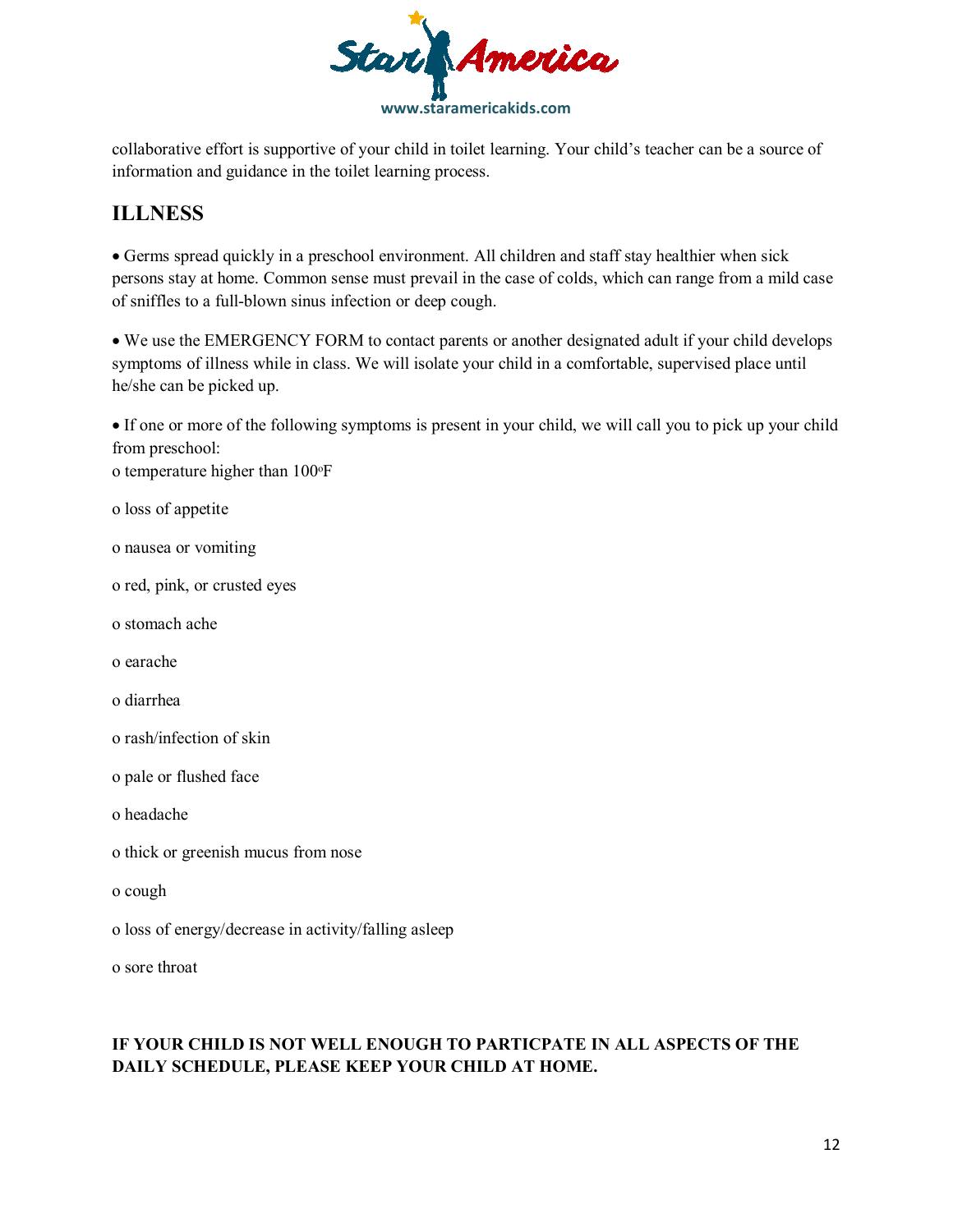

### **24 HOUR RULE: ANY CHILD WHO HAS SHOWN SIGNS OF ILLNESS IN THE PREVIOUS 24 HOURS MAY NOT ATTEND CLASS.**

• **Fever free:** A child should be fever free for 24 hours, without the use of fever-reducing medicine

• **Antibiotic timeline:** A child should be on antibiotics for at least 24 hours before returning to school

• **We strictly observe this health department regulation for children (and staff) to protect the health of everyone at SA.** 

### • **Parent must notify the office immediately if a child:**

o Is diagnosed with any **communicable diseases** including strep throat, pink eye, lice, pinworms, or any other of the diseases common to a school environment. The notification is important so that SA can inform the parents within your child's classroom to be on the lookout for symptoms. Please remember that SA will not release the name of the child or family involved. We simply post "There has been a case of reported …."

o Has any **allergies** or if you have any concerns about any aspect of your child's health.

o Is taking **medication**, as medicine may affect your child's behavior.

• If a child is absent for three days or more due to illness, the parent must provide a written statement from the physician stating that the child is well enough to return to school.

• Unless we receive a doctor's note requesting a child to stay indoors, we expect every child to participate in outdoor play.

# **INCLEMENT WEATHER POLICY**

School closing and delays are made to assure the safety of our children.

You must make your own judgment about driving in hazardous weather situations. If bad weather begins and you wish to pick your child up early, please feel free to do so.

# **EMERGENCIES**

SA has an emergency preparedness plan that provides guidelines for a wide range of unlikely emergency situations from a naturally occurring weather condition to a terrorist attack. The SA Emergency Preparedness Plan is posted on the SA website at www.staramericakids.com and in the school's hallway. SA educates parents about the emergency plans at Parent Orientation and Back-to-School Night at the beginning of the school year. The safety of the children and staff is always the school's primary concern.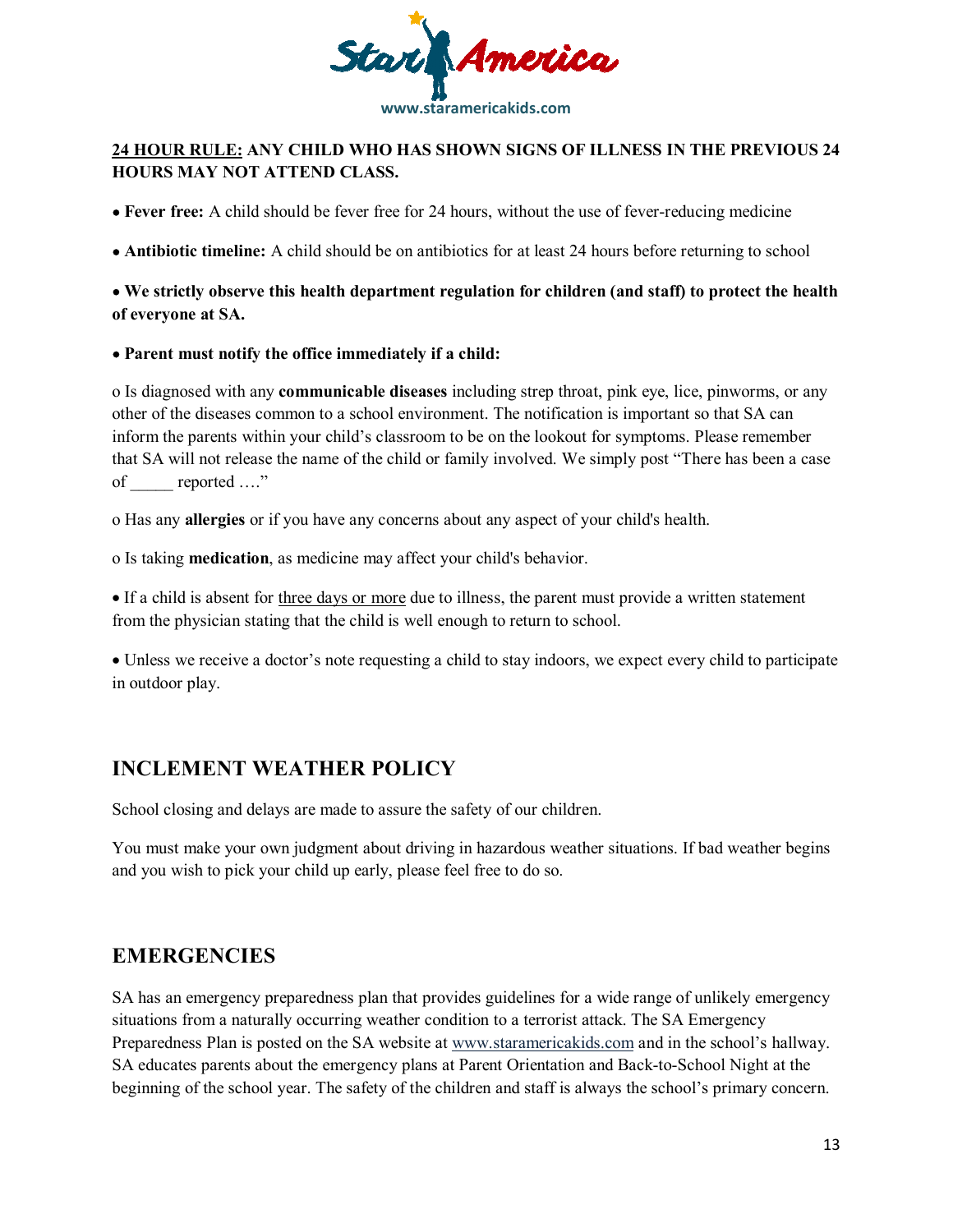

### **Types of Emergencies**

The types of emergencies that SA prepares for include fire and explosions, severe storms, flooding, winter storms, earthquakes, unexpected utility failures, hazardous and radioactive materials, terrorism and other potentially violent situations, medical emergencies, and family/community concerns and/or violence.

### **Communication With Parents of an Emergency Situation**

SA will communicate with parents during an emergency through either a text message sent to cell phones and/or a phone call from a member of SA staff and/or email. If possible, staff will leave a message on the SA voice mail and/or a sign on the door.

### **Emergency Phone Contact Information for Each Child**

SA maintains emergency phone and email lists to notify parents of any unexpected events, such as a school closing or an evacuation. The Emergency Preparedness Information Form and the Emergency Form will be supplied during the enrollment process. These forms must be completed and returned to the office before the child's first day of class. It is important, if possible, that parents provide an emergency phone that can receive text messages. If your phone cannot receive text messages, please let SA know so that the school can make other arrangements for reaching you.

## **FIELD TRIPS**

• Field trips can be an important enriching experience for our children. Teachers plan trips appropriate for their class that will provide a well-rounded experience.

• Information and permission slips will be sent home in school bags each time a field trip is planned. In order to attend a field trip, each child needs a signed permission slip and/or payment of any necessary fee.

• Each parent will drive his or her child directly to and from the field trip destination and remain with their child for the duration of the field trip.

• Any child in the class who requires any type of emergency medication (for allergic reactions, etc.) should be accompanied by one of his/her parents who will bring the child's necessary medication for the field trip.

• No siblings may accompany you and your child on the field trip. A sibling is a distraction for the chaperoning parent and for the group and can present a liability for everyone.

• For each field trip there must be adults with CPR and First Aid training. A First Aid kit and Emergency Forms will be taken on the trip.

• Cell phones must be turned off while driving and should only be used for emergencies on field trips.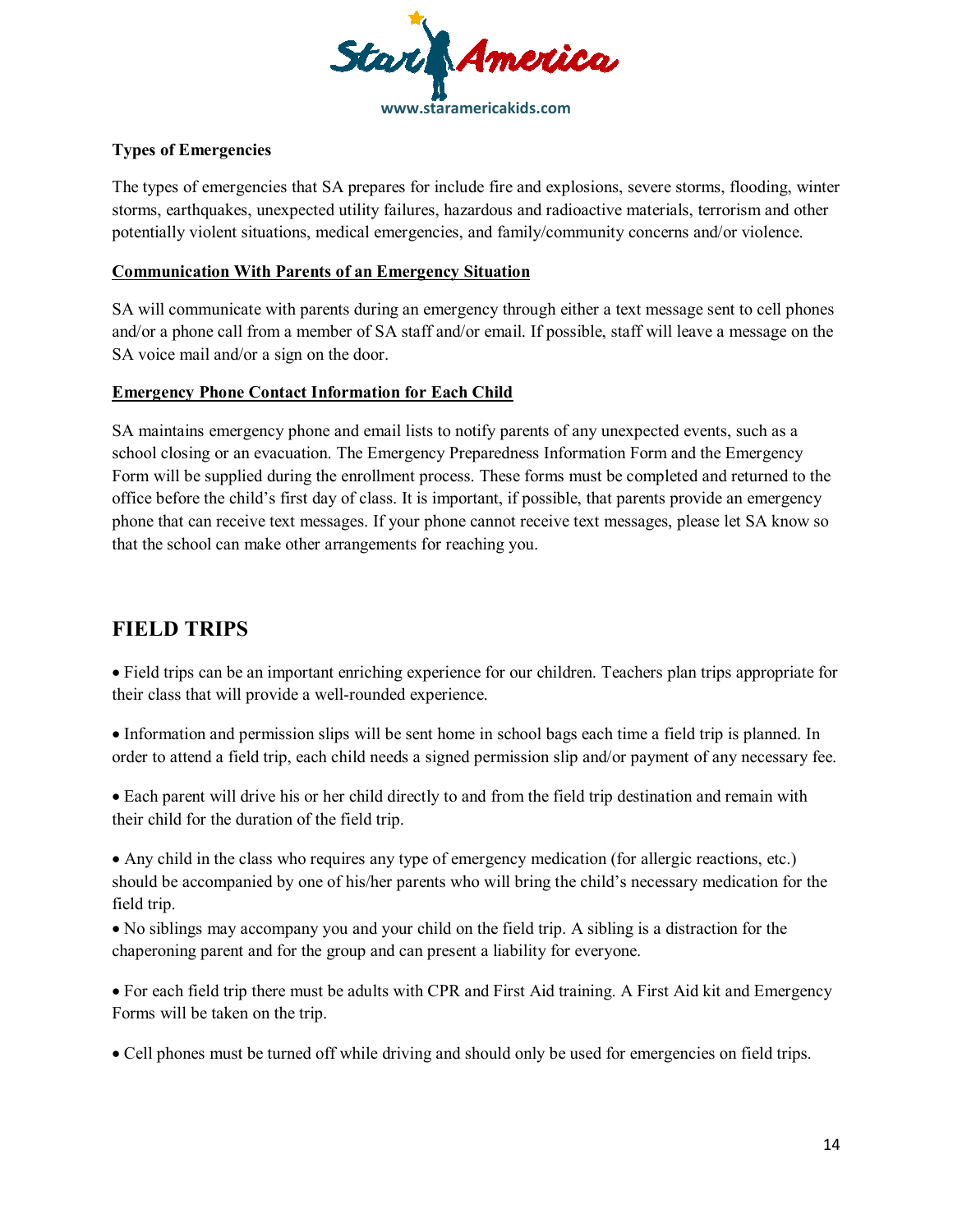

# **VOLUNTEER OPPORTUNITIES**

SA encourages parents to become involved in the preschool. Teachers regularly include parents in special celebrations and welcome parents who want to share special talents with the class. SA also asks that parents share their talents and time to help make the school the special community it is. Here are some ways you can help:

- Class representative/room parent
- Fundraising
- Computer (website, assisting staff with database software, etc.)
- Parent directory
- School beautification
- Outreach/marketing
- Newsletter
- Graphic design
- Sewing
- Library support
- EBay/Craigslist selling

# **FUNDRASING**

SA holds fundraising events to earn money for specific improvements or classroom equipment. These fundraisers will be outlined in written communication. We request that 25 families participate in these events and, in so doing, promote community spirit and financially support our high-quality program.

Some of our past fundraisers have included:

- • **Trike-a-Thon**
- • **Family Picnic**
- • **Silent Auction**
- • **Sally Foster**
- • **Kids Creations**